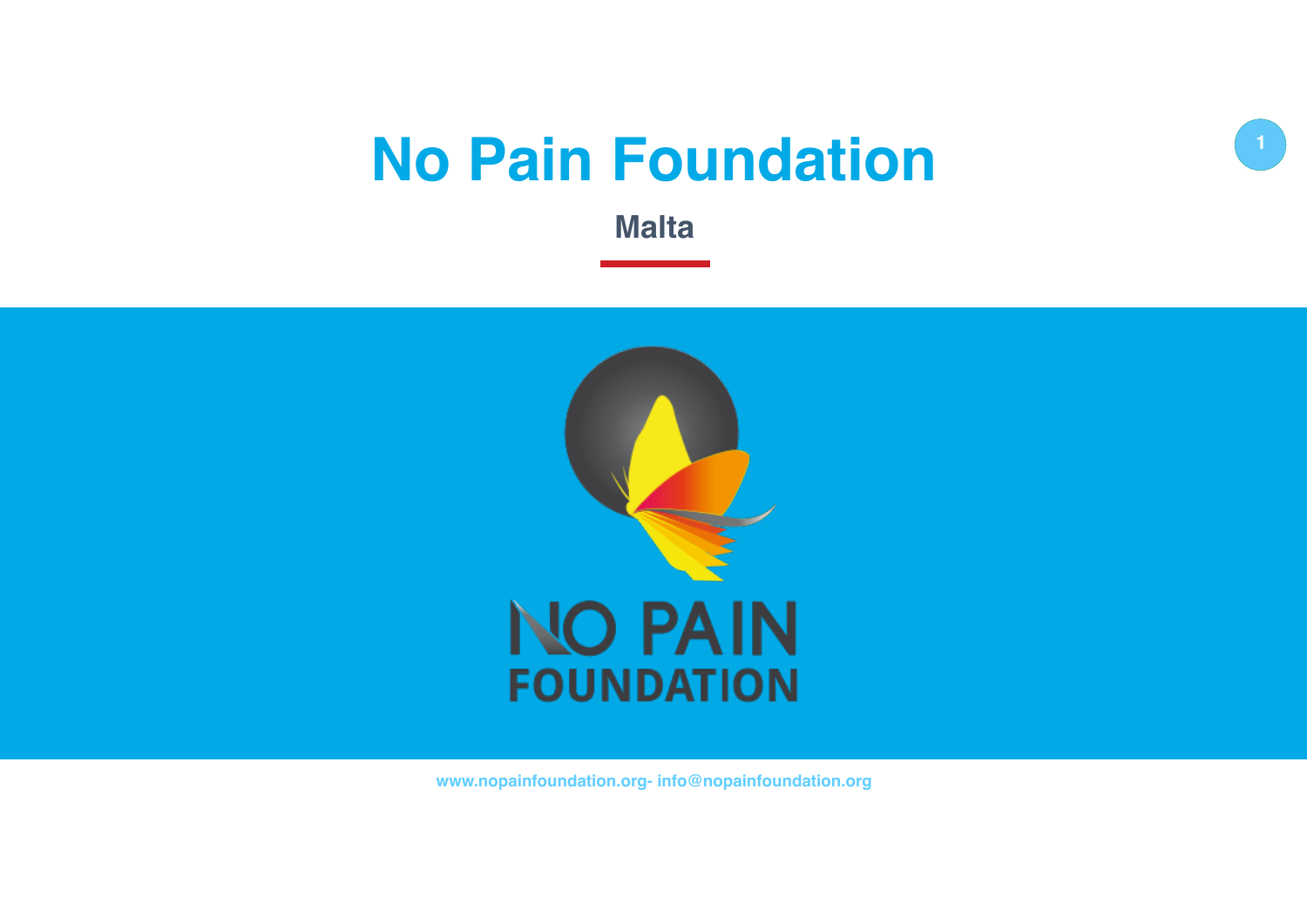

## **NO PAIN FOUNDATION & CHRONIC PAIN**

Please allow me to introduce really briefly No Pain Foundation which has been established in Malta at the end of 2014 by Silvana Fanalista and I to create an international non-profit organization for the purpose of carrying out social, educational as well as research activities in the field of pain management and pain therapies.

All our activities are aimed at improving quality of life of people suffering from chronic pain by raising doctors, patients and citizens' awareness on this issue and supporting patients.

Our three main objectives which we have embraced are education (of doctors, citizens and patients), research and care.

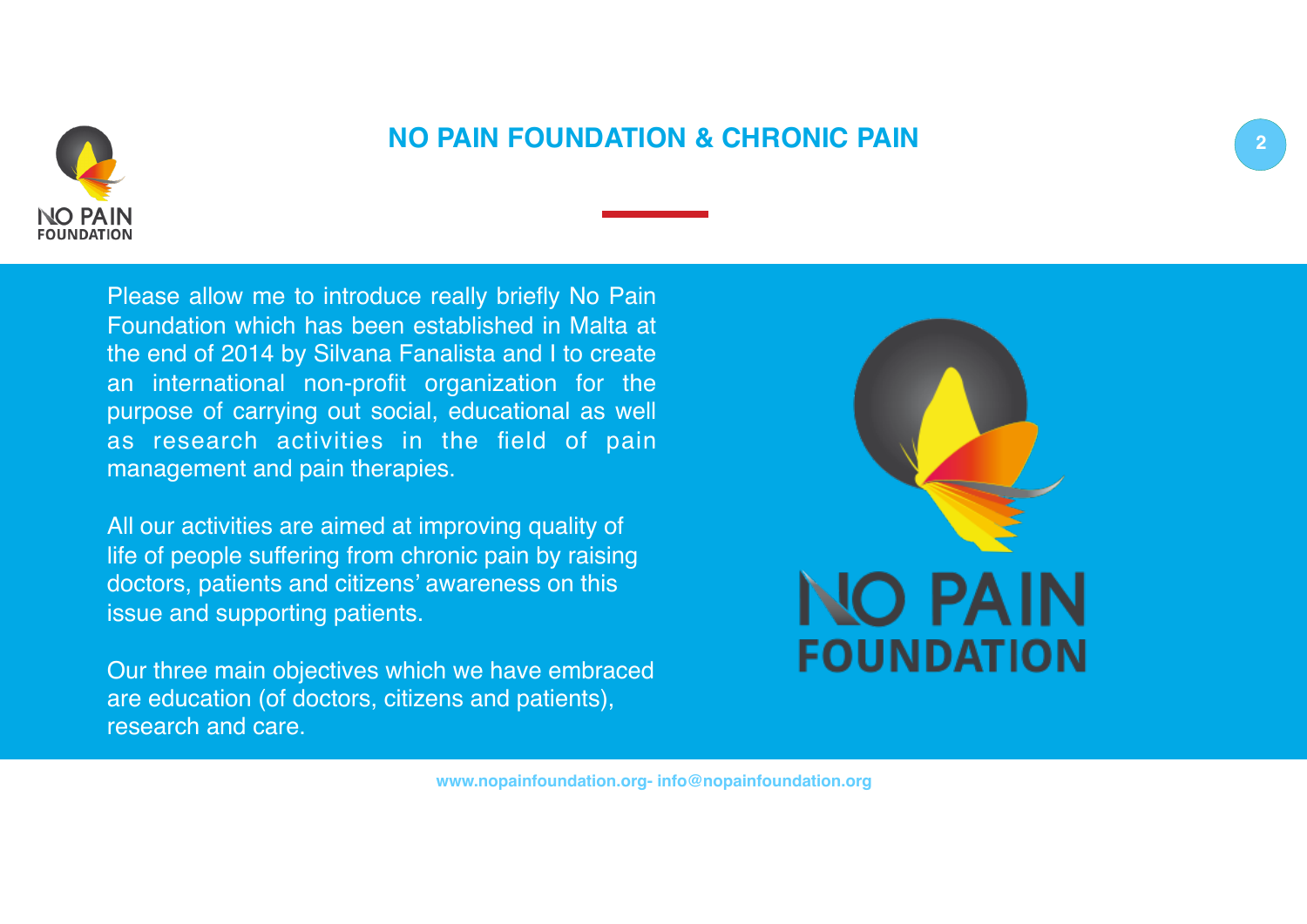



Awareness on pain is just started in Malta and No Pain Foundation and other local associations are doing a lot for raising awareness on this huge issue for the health, social system and national economies.

**NO PAIN FOUNDATION** 

> Malta has a Government Pain Clinic at the Mater Dei Hospital, and in recent years, many private clinics are opening up, and gradually the treatment of pain is beginning to get into Maltese culture.

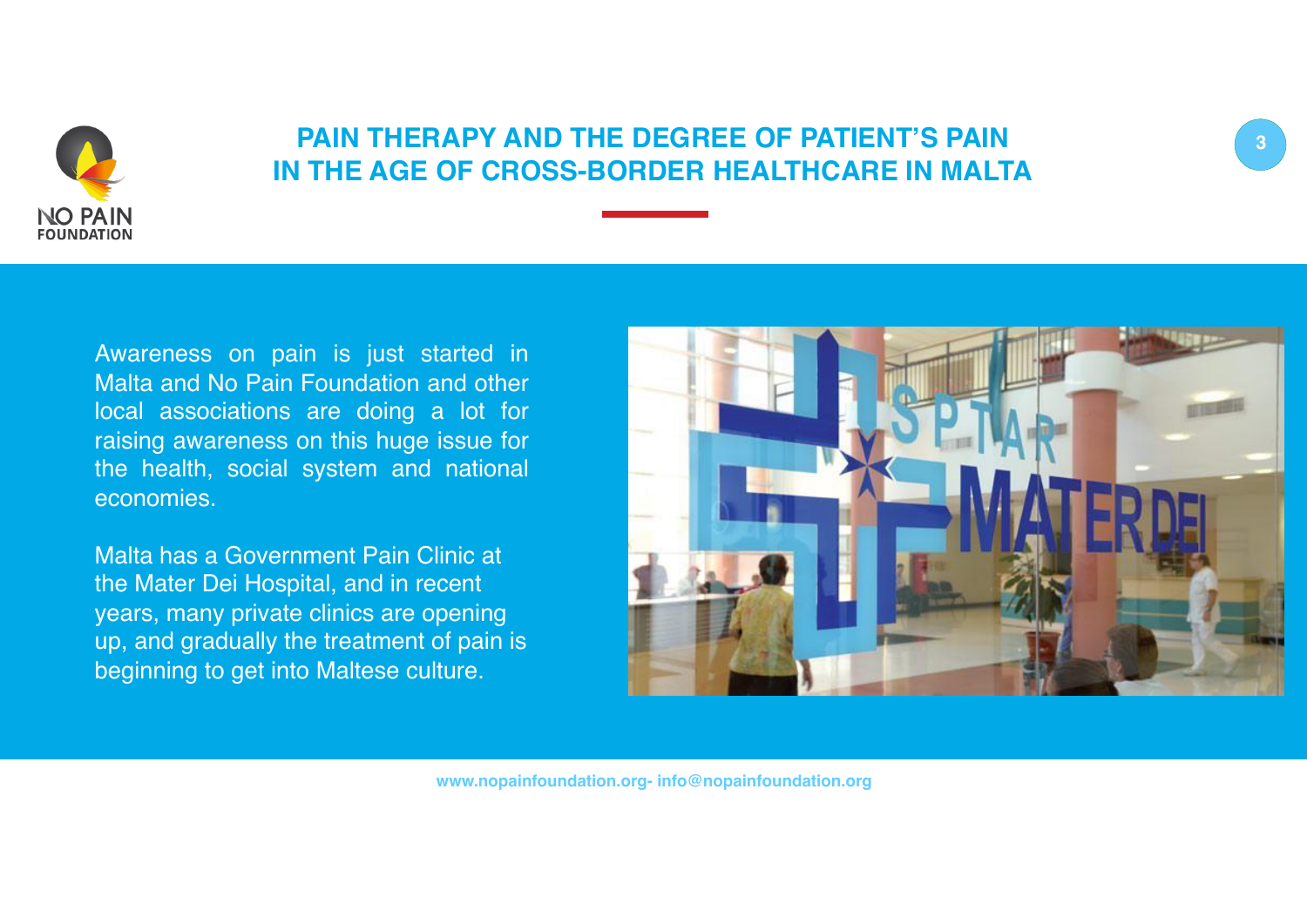

#### **The EU Directive on Cross Border Health Care came into force on the 25th October 2013.**

**What treatments are covered under this Directive in Malta?**

Under certain conditions you have a right to seek a health care service or treatment in other EU Member States for planned healthcare which forms part of the list of healthcare services offered within your home country. In Malta, this list is called the Register of healthcare and includes all the services offered by the Maltese public healthcare system. To obtain more information as to whether the health care service or treatment in question is offered by the Maltese public health care system need to contact Malta's National Contact Point.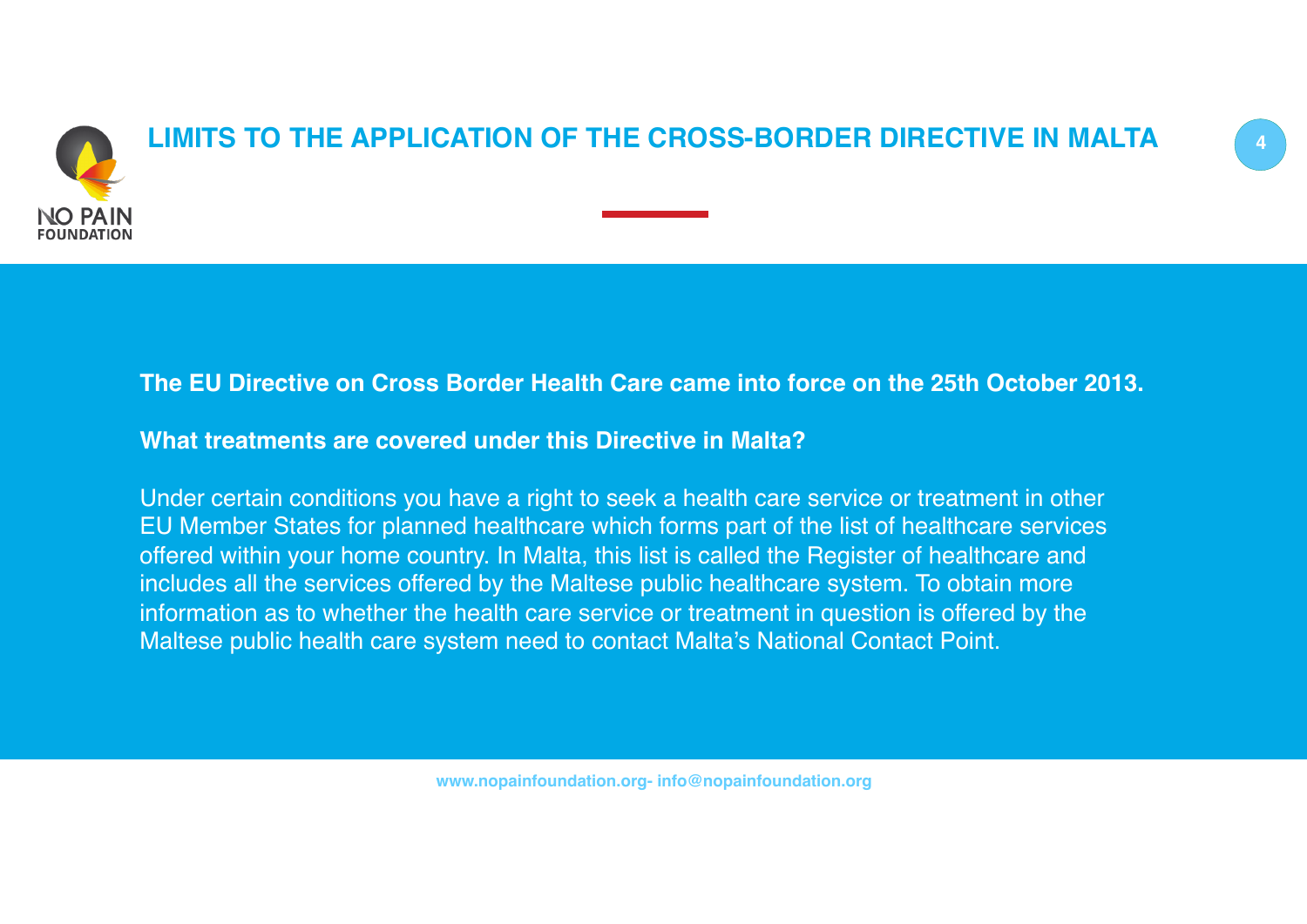

## **ISSUES IN THE IMPLEMENTATION OF THE CROSS-BORDER DIRECTIVE IN MALTA**

#### **Are there other routes to seek treatment abroad?**

- **The 'S2 route'** in accordance with Article 20 and 27(3) of Regulation (EC) 883/2004 for planned treatment in another EU member state. Only state funded healthcare will be paid for and prior authorization is always necessary.
- **The National highly specialized oversees referrals program.**
- **The European Health Insurance Card (EHIC)** covers public emergency health care treatment only. It is highly recommended that all persons have this card especially before traveling abroad to another EU member state.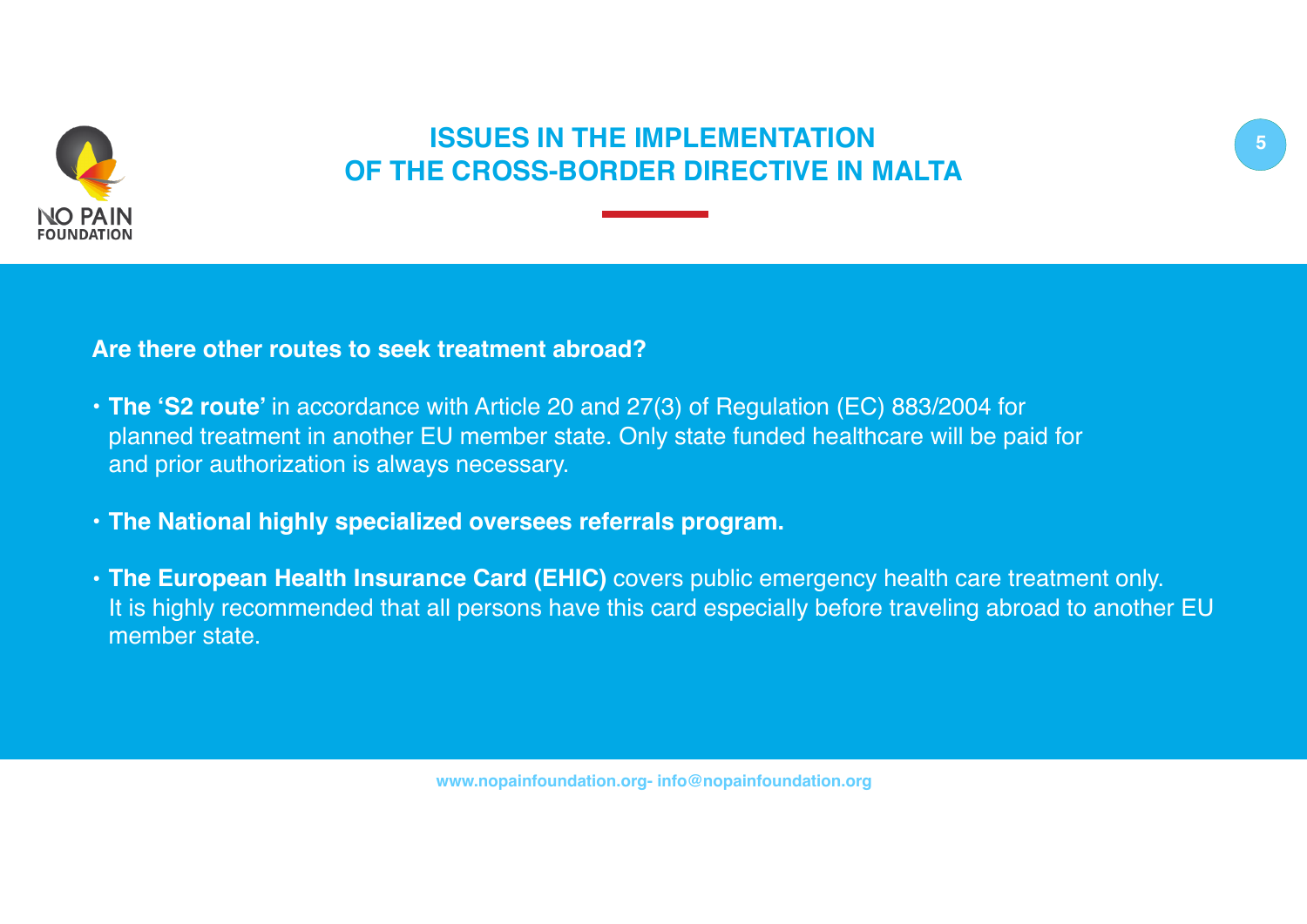

# **OBSTACLES FOR PATIENTS SUFFERING FROM CHRONIC PAIN IN MALTA 6 TO USE CROSS-BORDER HEALTHCARE DIRECTIVE**

**In Malta Chronic pain is not a disease in its own right**, so people suffering from chronic pain are not considered as patient with a real disease.

As Chronic Pain is not recognized as a disease, **in Malta the Cross-Border healthcare directive cannot be applicable to patients suffering from chronic pain**. Although at the Malta national contact point stated that it is possible apply for specialistic visits using cross-border directive. The commission will evaluate when the patient will be back in Malta if the reimbursement will be confirmed.

**On the 23rd May 2016 at SIP Symposium the workshop (Chronic Pain: a disease or symptom?)** suggested policy recommendations about chronic pain as a disease in its own right. We really hope these policy recommendation will be transposing within a reasonable time.

SIP 2017 will be held in Malta and we hope that chronic pain will be recognised as a disease in its own right and there will be also the **Implementation of article 8.5 of the Cross-border Healthcare Directive** 

**www.nopainfoundation.org- info@nopainfoundation.org**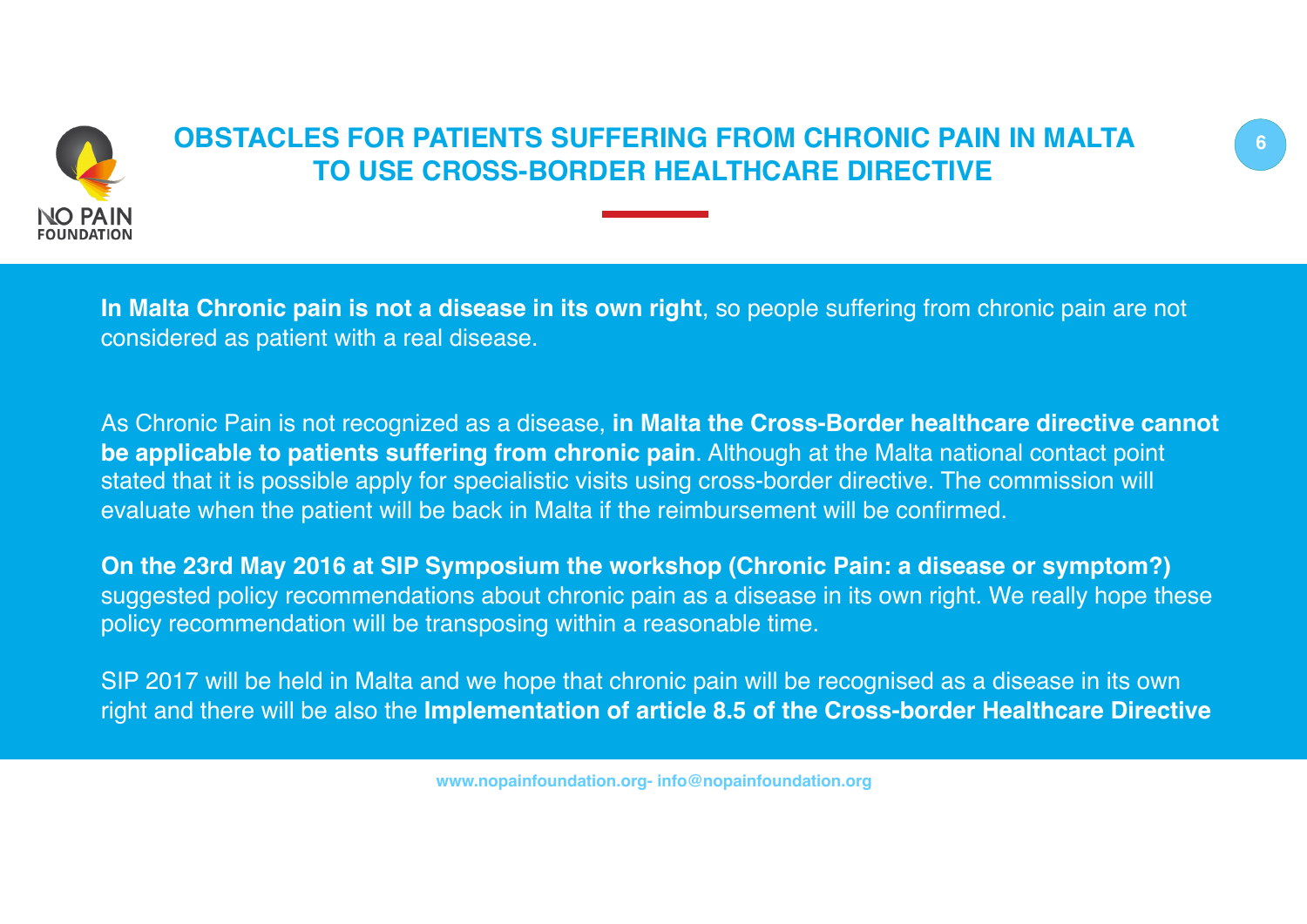

## **CROSS-BORDER HEALTHCARE DIRECTIVE IN MALTA 7**

European Member States should have transposed the Directive in their own national legislation since October 2013 and should have put mechanisms in place to assess the degree of patient's pain.

In Malta nothing about pain is formally documented. Currently, there is no law in force about that. It means that in the Governative Pain Clinic - where they have a really long waiting list - they TRY to record the degree of pain but however just in post-operatory. Some private pain clinics are starting to record degree of pain but they all follow a different process defining diverse use of pain assessments, protocols and treatments. In this way, there is not even the consistency of the data between private clinics.

No Pain Foundation in collaboration with Cittadinanza attiva, Pae and many other important international associations asked EU Found for collecting Chronic Pain data on Malta and compare the impact of pain with the others EU members that did this study in the last few years.